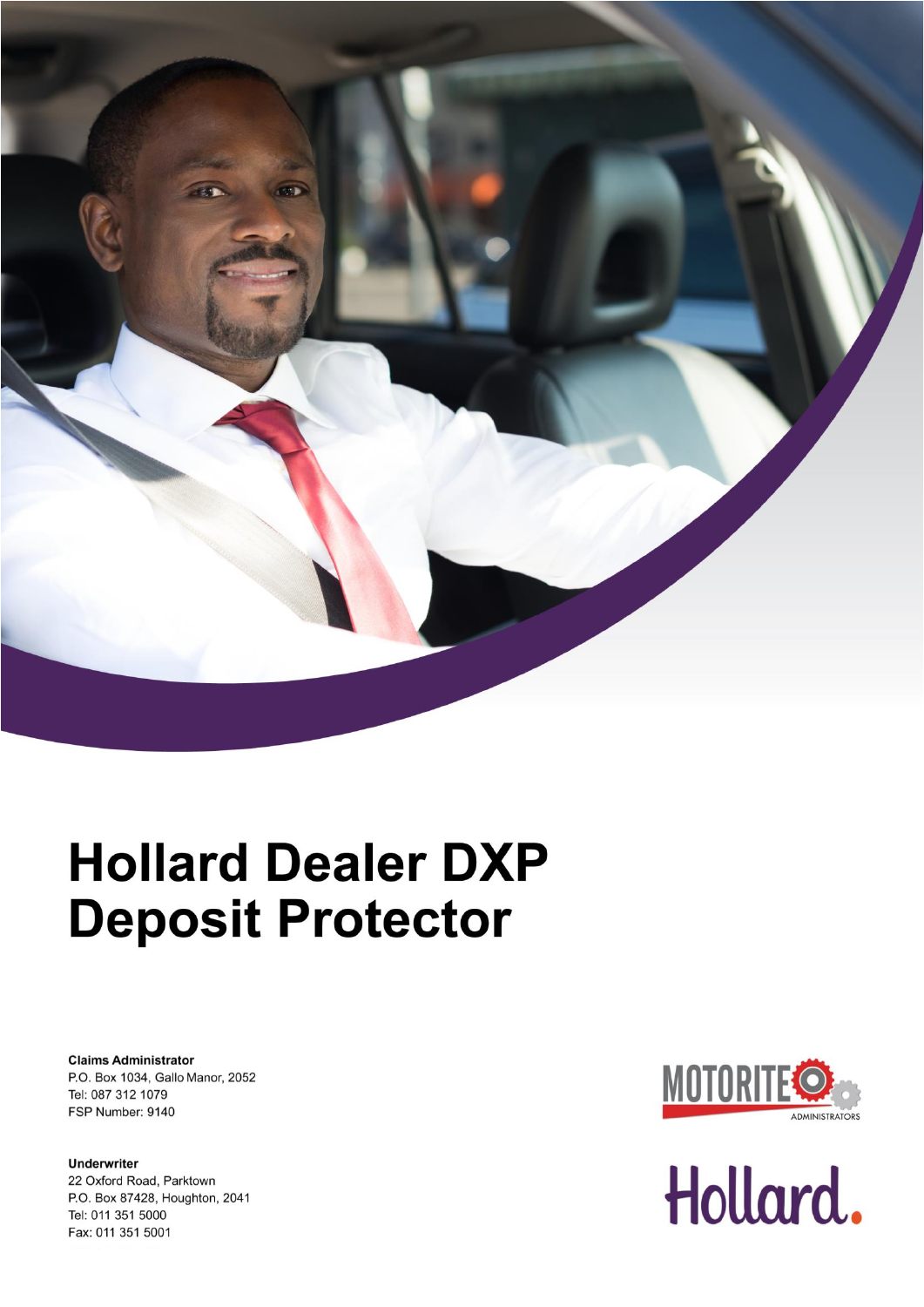## **Dealer XtraPlus Deposit Protector**

*This document explains the Hollard Dealer DXP Deposit Protector. You will notice that some words are Capitalised. These words have a specific meaning and are explained under the Definitions section.*

In exchange for receipt of the premium, Hollard (We) agree to protect the policyholder (You) against any losses from an insured event which occurred in the Period of Insurance.

This policy is subject to various terms, conditions and exclusions which appear in this document. The Certificate of Insurance, this policy wording and any changes to it is part of Your insurance contract with Us and should be read together. If there is anything in this policy which You do not understand, or if any changes need to be made to Your cover, please contact the Administrator.

In the event of any conflict between the provisions of this policy and that of any other document as mentioned above, the provisions of this policy shall prevail.

## **Definitions**

In this policy and in any documentation issued by Us in connection with this policy the following words shall have the meanings set out below:

#### **"Administrator"**

Means Motorite Administrators (Pty) Ltd., an Authorised Financial Services Provider with Licence No. 9140 Registration No. 1997/000637/07.

#### **"Certificate of Insurance"**

Means the schedule containing cover information such as Your details, the Vehicle details, Deposit amount, Period of Insurance, premium payable which can be updated from time to time at Your request.

#### **"Credit Provider"**

Means Hollard, who has an interest in the Vehicle which is the subject matter of the Credit Agreement.

#### **"Credit Agreement"**

Means a credit transaction entered into by You with the Credit Provider in respect of the Vehicle (National Credit Act 34 of 2005).

#### **"Date of Loss"**

Means the date when damage to or loss of the Vehicle occurs. This date must fall in the Period of Insurance.

#### **"Days"**

Means ordinary days, including weekends and public holidays.

#### **"Vehicle"**

Means the vehicle described in the Certificate of Insurance and which may be any of the following:

- motor vehicles, minibuses, caravans, 4x4 vehicles, 4x2 vehicles, light delivery vehicles, and panel vans, all with a gross vehicle mass of not more than 4 500 kg;
- trailers with a carrying capacity of not more than 750 kg;
- motorcycles;
- motorboats, ski boats and Jet Ski's.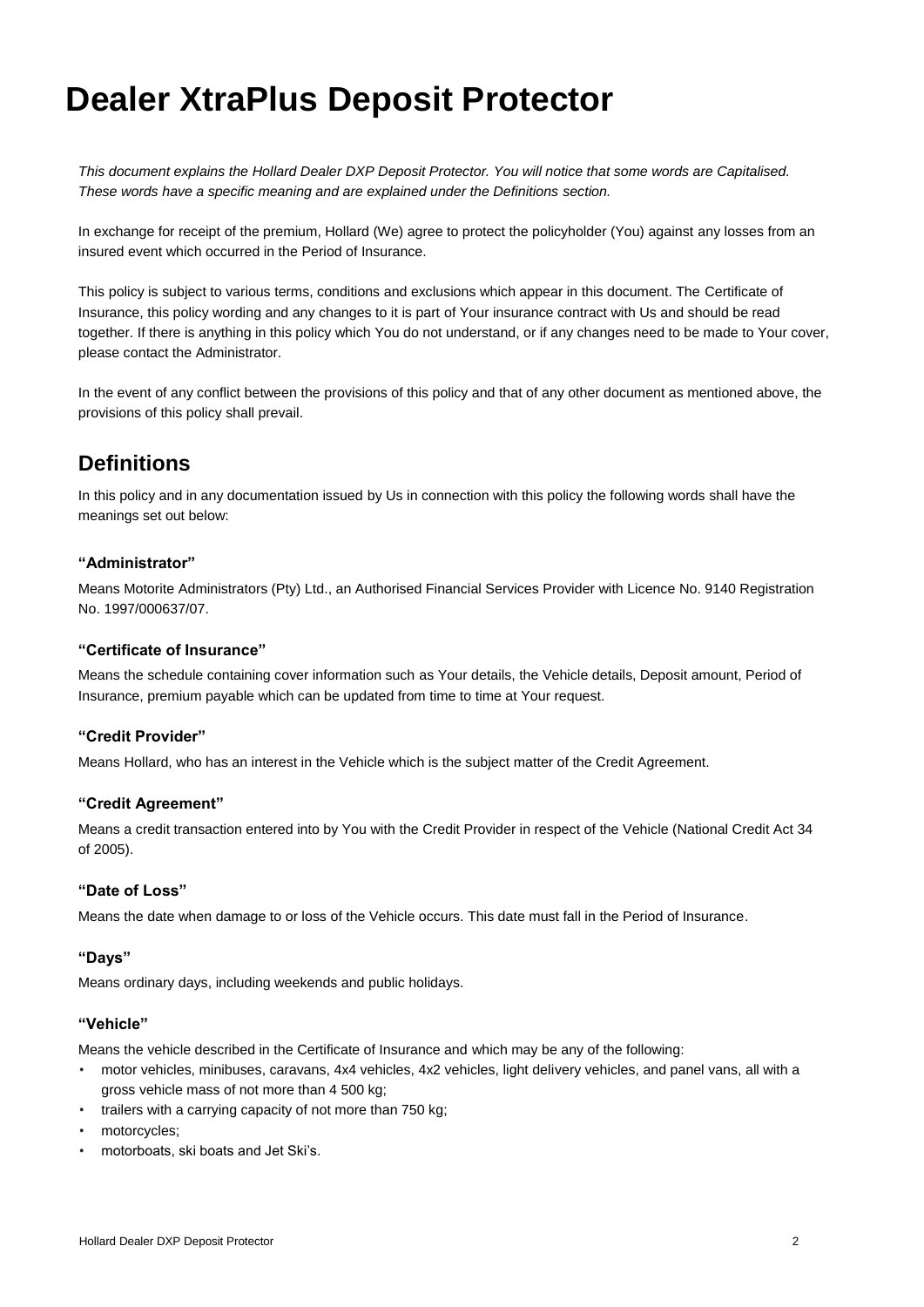but specifically excluding

- any vehicle used as a courier service;
- any vehicle modified for commercial purposes (such as but not limited to emergency and towing vehicles);
- any vehicle used as an armed reaction vehicle;
- quad bikes or off road motor cycles;

#### **"Period of Insurance"**

Means the period stated in the Certificate of Insurance of this policy or any agreed renewal period. Cover starts on the inception date as stated on the Certificate of Insurance, subject to Hollard's receipt of the first premium by the Premium Due Date.

This policy is valid for one calendar month and Hollard will renew your policy monthly you pay the monthly premium. The policy terminates when the Credit Agreement ends.

#### **"Premium Due Date"**

Means the date by which Your premium must be paid in order to obtain cover under this policy and which is indicated on the Certificate of Insurance.

#### **"Underlying Policy" and "Underlying Insurer"**

Means the fully comprehensive motor vehicle insurance policy (the Underlying Policy) You entered with a registered domestic insurance company (Underlying Insurer). This policy must cover the Vehicle against all possible motor vehicle risks, including theft and hijack. The Underlying Insurer must cover these risks at least in the whole of South Africa if the underlying conditions were fulfilled.

#### **"We, Us, Our"**

Means the insurer of this insurance policy being The Hollard Insurance Company Limited. Hollard is a registered insurer in terms of the Short-term Insurance Act 53 of 1998, and a licensed Financial Services Provider in terms of the Financial Advisory and Intermediary Services Act 37 of 2002.

#### **"You, Your"**

Means the person or entity named as the insured in the Certificate of Insurance.

### **Cover Provided**

#### **Insured Event**

Where the Vehicle is written off (damaged beyond economical repair), or stolen and not recovered, during the Period of Insurance, We will pay the benefit as explained below.

#### **Benefit**

We will pay the original Deposit paid by You on the original purchase date. However, the maximum liability under this policy will not exceed the benefit limit as indicated on your Certificate of Insurance.

**The Deposit is the initial amount paid to the Credit Provider before you entered into the Credit Agreement. The Deposit is noted when You applied for this policy and stated in the Certificate of Insurance. The Deposit may be in the form of cash or a monetary value attributable to a vehicle traded in.**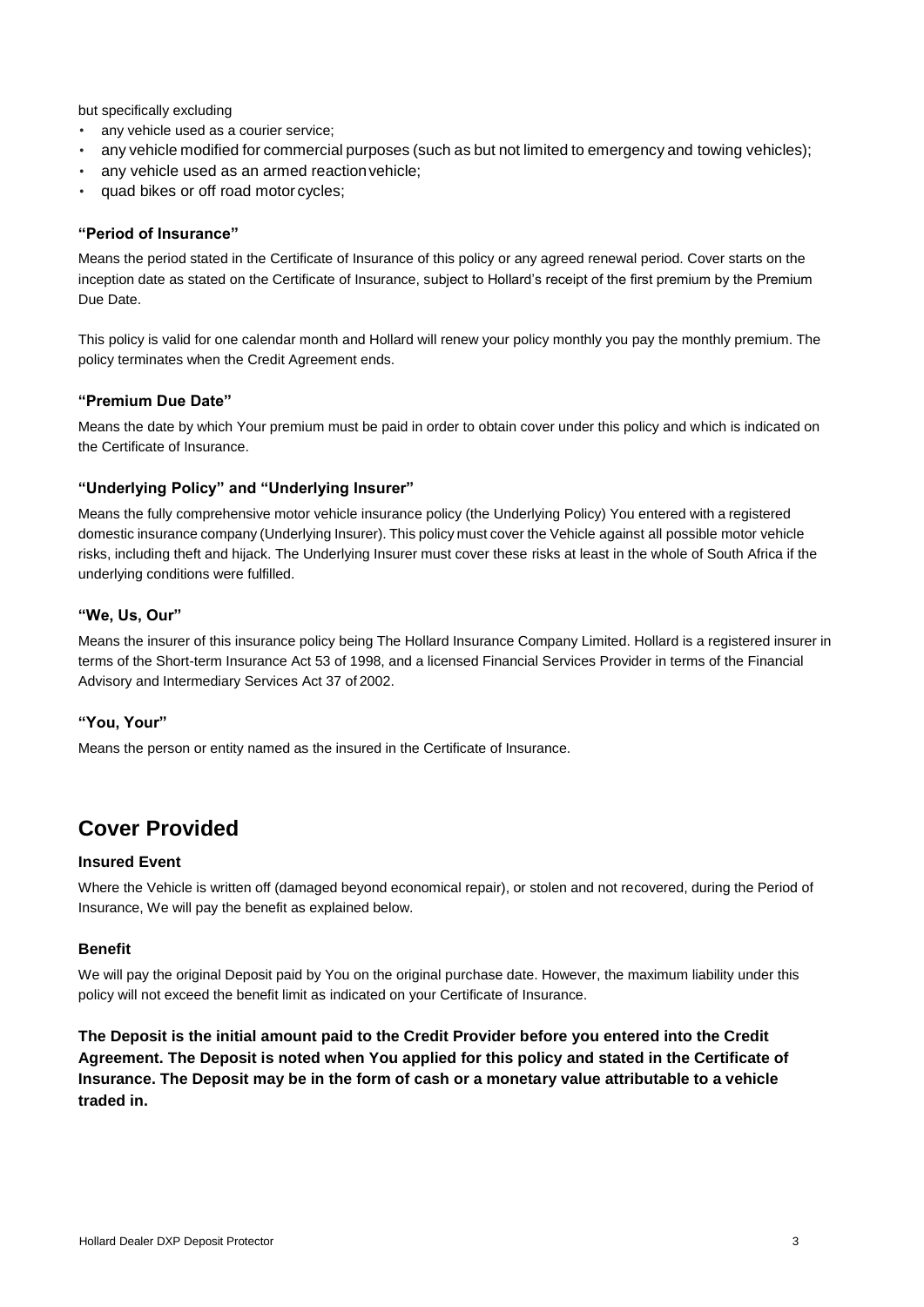## **Claims conditions**

When an insured event occurs that may result in a claim under this policy, You will be required to do the following for every claim:

- Notify Us immediately that Your claim in terms of Your Underlying Policy has been settled and within 60 Days of the Date of Loss and submit to Us full details in writing of Your claim by means of a claim form.
- Provide Us with such proof and information asWe may require to prove Your loss and process the claim.
- Provide Us with and/or authorise Us to obtain a copy of Your Credit Agreement or other similar agreements between Yourself and the Credit Provider.

## **Conditions for cover**

#### **Consent to disclose private information**

- It is essential for insurance companies to share claims and underwriting information (as well as credit information) in order to enable the fair assessment and underwriting of risks and to reduce the number of fraudulent claims.
- It is important to remember that when You accept Your policy You accept the terms and conditions laid out in the policy. Your acceptance gives Hollard the right to verify that the information You have supplied on Your application form or telephonically is accurate and truthful. This means that Hollard can share Your information with other insurance companies. It also means that Hollard has the right to give Your information to another interested party, should You make a claim against this policy and You waive any rights of privacy with regards to this information.
- The condition above applies to all policyholders. They are intended to protect insurers from fraudulent claims, but benefit You directly. If insurance companies reduce the number of fraudulent claims, the premiums are cheaper.

#### **Condition precedent to liability**

We do not cover You unless,

- the premium has been received by the Administrators by the Premium Due Date;
- You comply with the claims procedures set out in this policy; and
- There is an Underlying Policy in place at the Date of Loss.

#### **Rejection of claim and time bar**

If You dispute Our decision to decline Your claim or cancel the policy, You have 90 Days from the receipt of Our letter, to appeal this decision.

#### **Send Your complaint in writing to:**

The Account Manager - WesBank PO Box 87419, Houghton, 2041 Tel: 011 351 5000 Fax: 011 351 0147 [ExtendedCoverClaims@hollard.co.za](mailto:ExtendedCoverClaims@hollard.co.za)

Or,

#### **You may contact the Ombudsman:**

The Ombudsman for Short Term Insurance PO Box 32334, Braamfontein, 2017 Tel: 011 726 8900 Fax: 011 726 5501 [www.osti.co.za](http://www.osti.co.za/)

#### **Thereafter, if You are not satisfied, You may start legal action:**

You can take legal action to enforce the claim by going to a lawyer. The lawyer must serve a summons on Hollard not more than 270 days after You received the claim rejection letter. If the summons is not served in time, You will lose the right to claim against Us.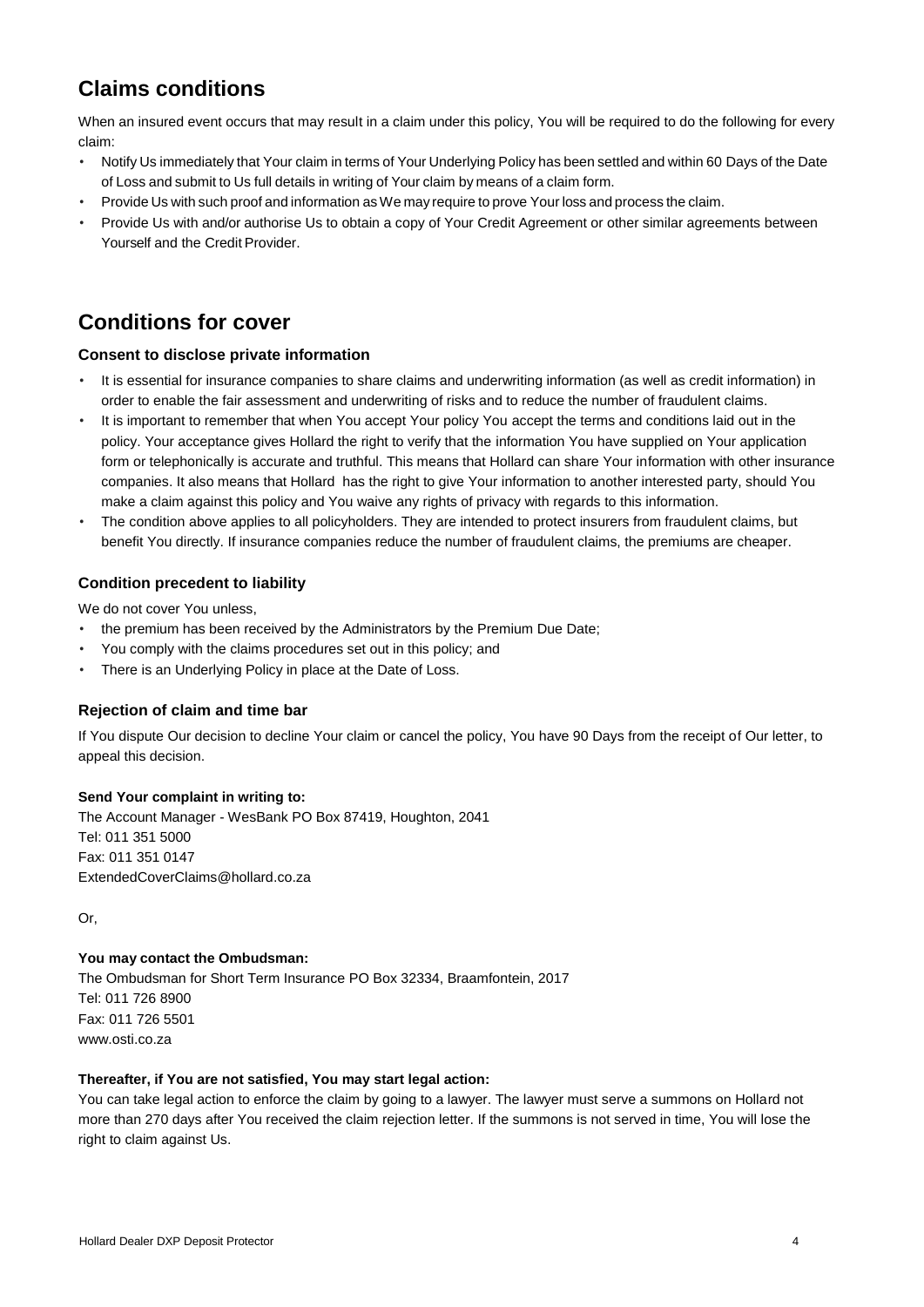#### **Fraud**

If any claim under this or the Underlying Policy is in any way fraudulent or if any fraudulent means are used by You or anyone acting on Your behalf to obtain any benefit under this policy or if any of the events insured against in terms of this policy are occasioned by Your intentional act or with Your connivance, all benefits under and the premiums paid in terms of this policy shall be forfeited, and the policy shall be void at Our option.

#### **Comprehensive Underlying Policy for Your Vehicle**

If the Vehicle is not the subject of an enforceable fully comprehensive Underlying Policy, then this policy does not operate. Where the Underlying Policy is unenforceable, cancelled and invalid, or where it is not fully comprehensive, this policy does not operate.

#### **Cancellation and refund of premiums**

This policy may be cancelled by You or Us at any time with 31Days written notice. Please contact your credit provider if you wish to cancel.

If your Underlying Policy cancels, then this policy becomes invalid and will cancel. We will refund any premium paid for the period where the Underlying Policy did not exist. No premium refund will be made if any Deposit claim was paid or is pending.

#### **It is your responsibility to notify Us when the Underlying Policy becomes invalid.**

#### **Legal jurisdiction**

This policy is subject to South African law and the jurisdiction of a competent South African court.

#### **Credit Agreement termination**

This policy shall automatically cancel from the date of the termination of the Credit Agreement. You will not be entitled to payment for any benefits whatsoever in terms of this policy.

**This is an important clause. This policy is designed to operate in tandem with the credit agreement. If for any reason the credit agreement is terminated, cover will automatically cease and you will need to make alternative insurance arrangements.**

#### **The Credit Provider's interest**

The Credit Provider has an interest in this policy if the Vehicle is the subject of a Credit Agreement. If a total loss occur, payment under this policy will be made first to Your Credit Provider. The credit provider's acceptance of the payment will be a discharge of Our liability for that portion of Your claim. We will pay any balance to You afterwards.

#### **Contract**

The Certificate of Insurance and this policy and any endorsements or amendments together comprise Your insurance contract with Us.

#### **Period of grace for premium payments**

You shall be entitled to a period of 15 Days from the Premium Due Date to pay Your premium. In the case of monthly policies, this period of grace only applies from the second month of the currency of this policy.

#### **Prescription**

We are not liable for any claim under this policy after the lapse of 12 months from the Date of Loss unless such claim is the subject of a pending legal action.

#### **Amendments or endorsements**

We may amend or endorse this policy at any time by giving You 30 Days' notice in writing at Your last known address.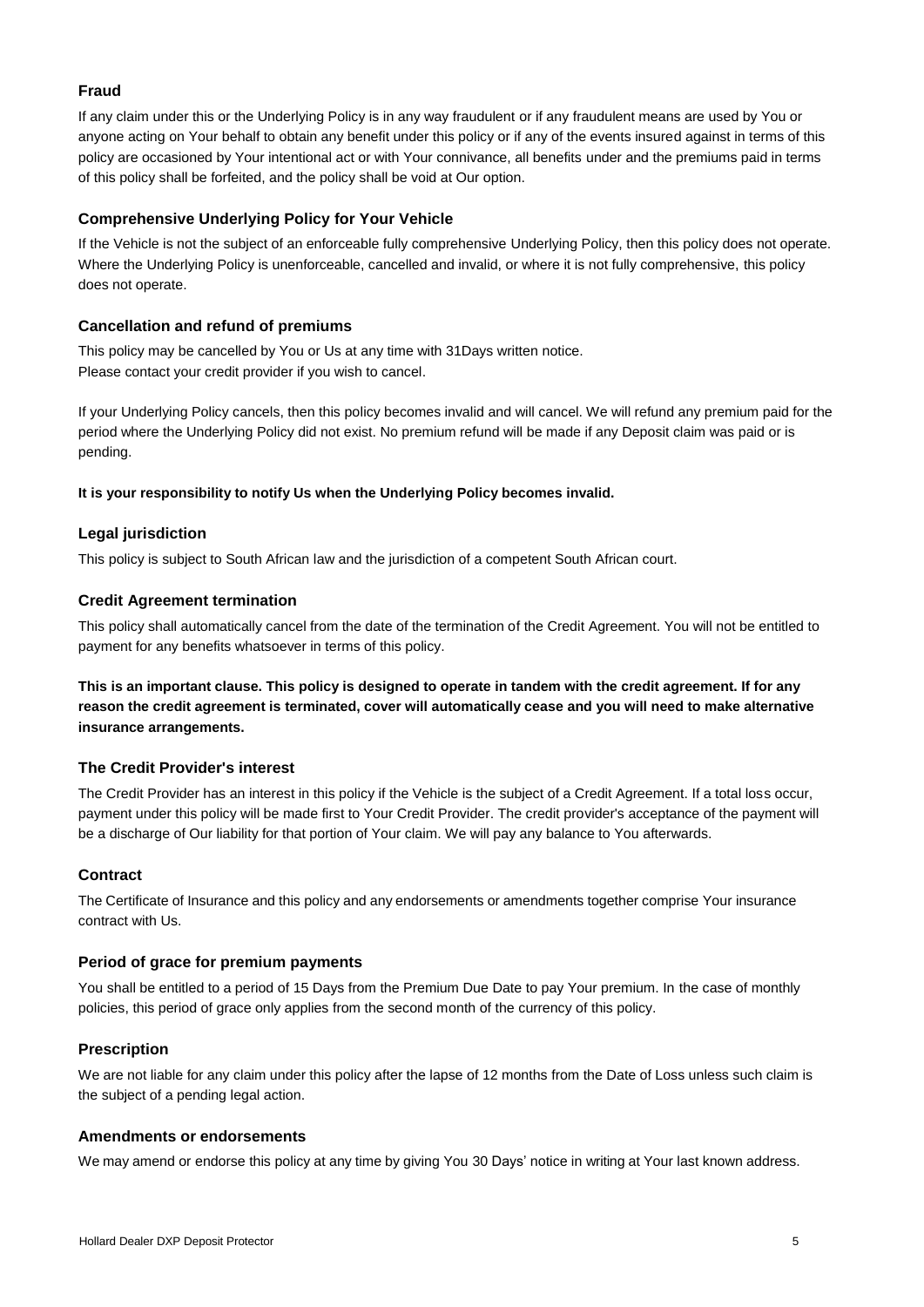#### **Territorial limits**

Cover is limited to insured events in the territorial limits as specified in Your Underlying Policy.

## **Exclusions**

#### **We do not cover Your losses:**

- if the Underlying Insurer rejects Your claim in terms of the Underlying Policy.
- if You cancel your Underlying Policy;
- caused whilst the Vehicle is being driven by You or someone else (with Your consent), who is not fully licensed to drive or who is not complying with the laws related to learners;
- when You, or someone else (with Your consent) is driving the Vehicle and is under the influence of alcohol or drugs or the driver's blood or respiratory system exceeds the statutory alcohol limit;
- arising out of any contractual liability, unless liability would have attached in the absence of such agreement;
- for consequential loss;
- for depreciation, wear and tear, mechanical or electrical breakdowns, failures or breakage;
- for misrepresentation, non-disclosure or misdescription of any fact or circumstance, whether in connection with:
	- Your Underlying Policy or claim;
	- this policy or Your claim in terms of this policy.
- more than Our ratable proportion if covered under another enforceable deposit protector type insurance policy;
- from permanent or temporary dispossession resulting from detention, confiscation, forfeiture, impounding or requisition legally carried out by customs, police service, crime prevention units or any lawfully constituted officials or authorities.

## **Information**

#### **Important points to remember:**

- Do not sign any blank or partially completed application form.
- Don't be pressurised to buy this policy.
- Incorrect information supplied, or non-disclosure by you or anyone acting on your behalf may impact claims from your insurance policy.

#### **Claims and administration**

If you have claim, a policy query or require changes on your policy, please contact us during office hours to obtain a claim form. You will be advised of all additional documentation that is required for the claim to be processed. Initial notification of a claim must be made within 60 days from the date of loss.

Motorite Administrators (Pty) Ltd PO Box 1034 Gallo Manor 2052

Telephone : 087 312 1079 Email Address: cssupport@motorite.co.za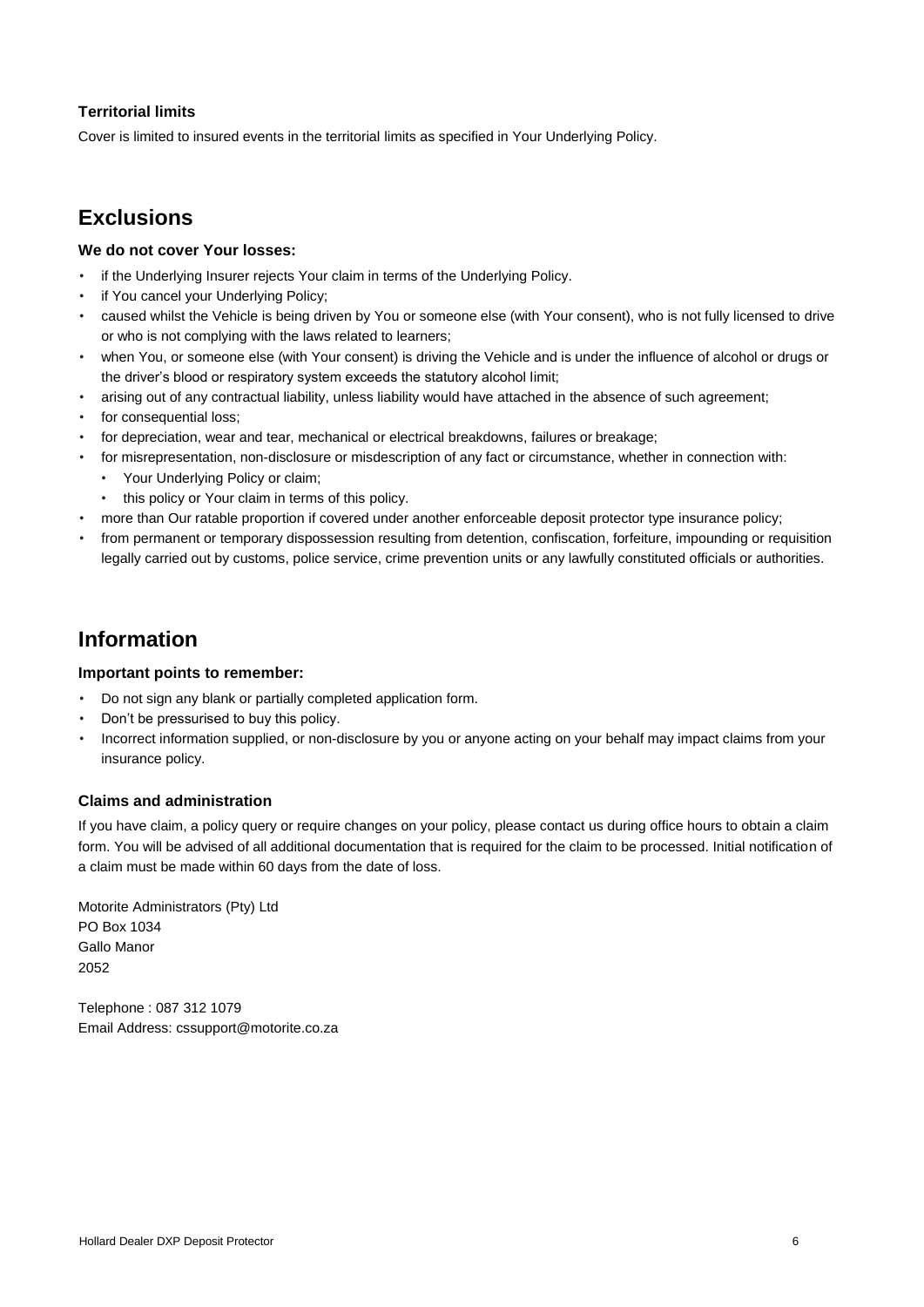#### **Complaints procedure**

If you have a complaint about this policy or You are in any way unhappy the service You have received, please let Us know. If you are unable to resolve the issue with the claims department, you can write to:

General Policy complaints – contact the Administrator

Please contact the Administrator with complaints about Your Policy wording, Your Premium or claims:

PO Box 1034 Gallo Manor 2052

Tel: 087 312 1079 Email: [complaints@motorite.co.za](mailto:complaints@motorite.co.za)

#### **Unresolved Complaints – contact Hollard**

If Your concerns are not resolved to Your satisfaction by the Administrator, please contact Hollard on: Tel: 011 351 4150 Email: HPScomplaints@hollard.co.za

#### **Complain to the Ombudsman**

If Your concerns are not resolved to Your satisfaction by the Administrator or Hollard, You may contact:

The Ombudsman for Short-term Insurance PO Box 32334 Braamfontein 2017

Tel: 011 726 8900 Fax: 011 726 5501 Email: [info@osti.co.za](mailto:info@osti.co.za) Web: [www.osti.co.za](http://www.osti.co.za/)

FAIS Ombudsman PO Box 74571, Lynnwood Ridge 0040

Tel: 012 762 5000 Fax: 012 348 3447 Email: info@faisombud.co.za Web: www.faisombud.co.za

#### **Complaints about how this policy was sold**

If you are not happy about this policy, the way it was sold, or the advice received, please write to The Compliance Officer at the contact details provided above.

Alternatively, you may also contact The Office of the Ombud for Financial Services Providers (FAIS Ombud).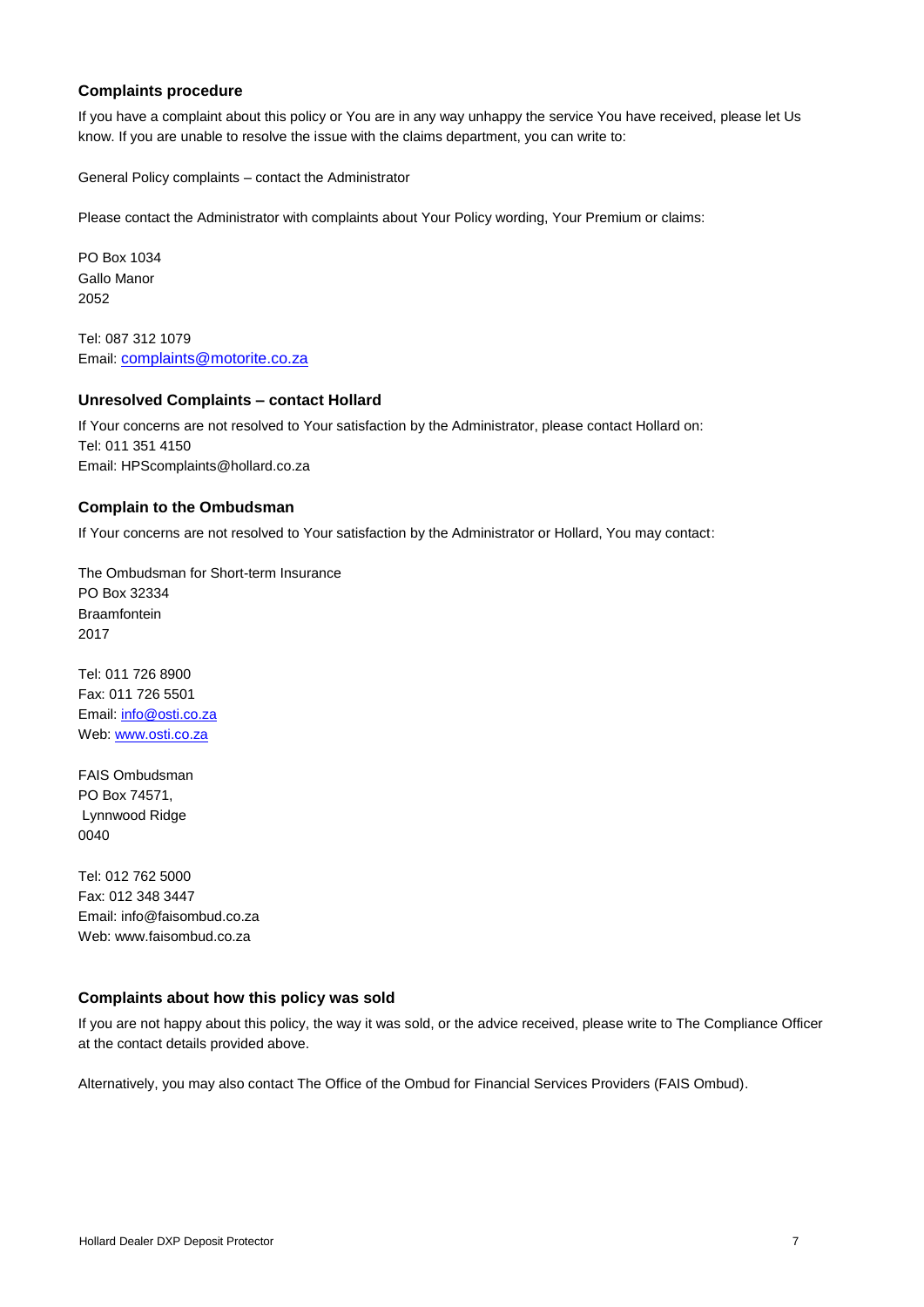## **Additional Information**

This document contains contact details, disclosures and other important information to ensure you always have all the information you need. Please keep this document together with your policy wording and certificate of insurance.

If this policy was sold to you by a motor dealership, the dealership has been approved by Hollard as a Financial Services

Provider to market and sell this product. The Financial Services Provider may receive commission from Hollard. The commission amount is set out in your Certificate of insurance.

The Financial Services Provider must provide certain information at the earliest reasonable opportunity about themselves as well as about the insurer. For your convenience, please find below the required information on the insurer.

#### **1. About the parties involved**

The Selling FSP is obliged to make additional disclosures about the Policy. Please ensure that You receive and understand this information.

#### **1.1 The intermediary has an obligation to confirm the following to You:**

- a. The full business and trade names, registration number, postal and physical address, telephone numbers and e-mail address,
- b. The fact that he has been given mandate to act on behalf of Hollard and whether any restrictions or conditions were imposed on the intermediary by Hollard,
- c. Names and contact details of the relevant compliance office and complaints department,
- d. Whether the intermediary directly or indirectly holds more than 10% of the insurer's shares or not,
- e. Whether the intermediary has not received more than 30% of total insurance remuneration, including commission from the insurers in the preceding year or not,
- f. Whether the intermediary hold Guarantees or Professional Indemnity or Fidelity Insurance or not,
- g. Details of any monetary obligations assumed by You directly or indirectly when buying this Policy,
- h. Commission payable for placing insurance with them, whether the representative is rendering services under supervision or not.
- i. The intermediary will receive a total fee not exceeding 12.5% of the Premium paid to Hollard for performing intermediary and other services.This fee is included in the Premium.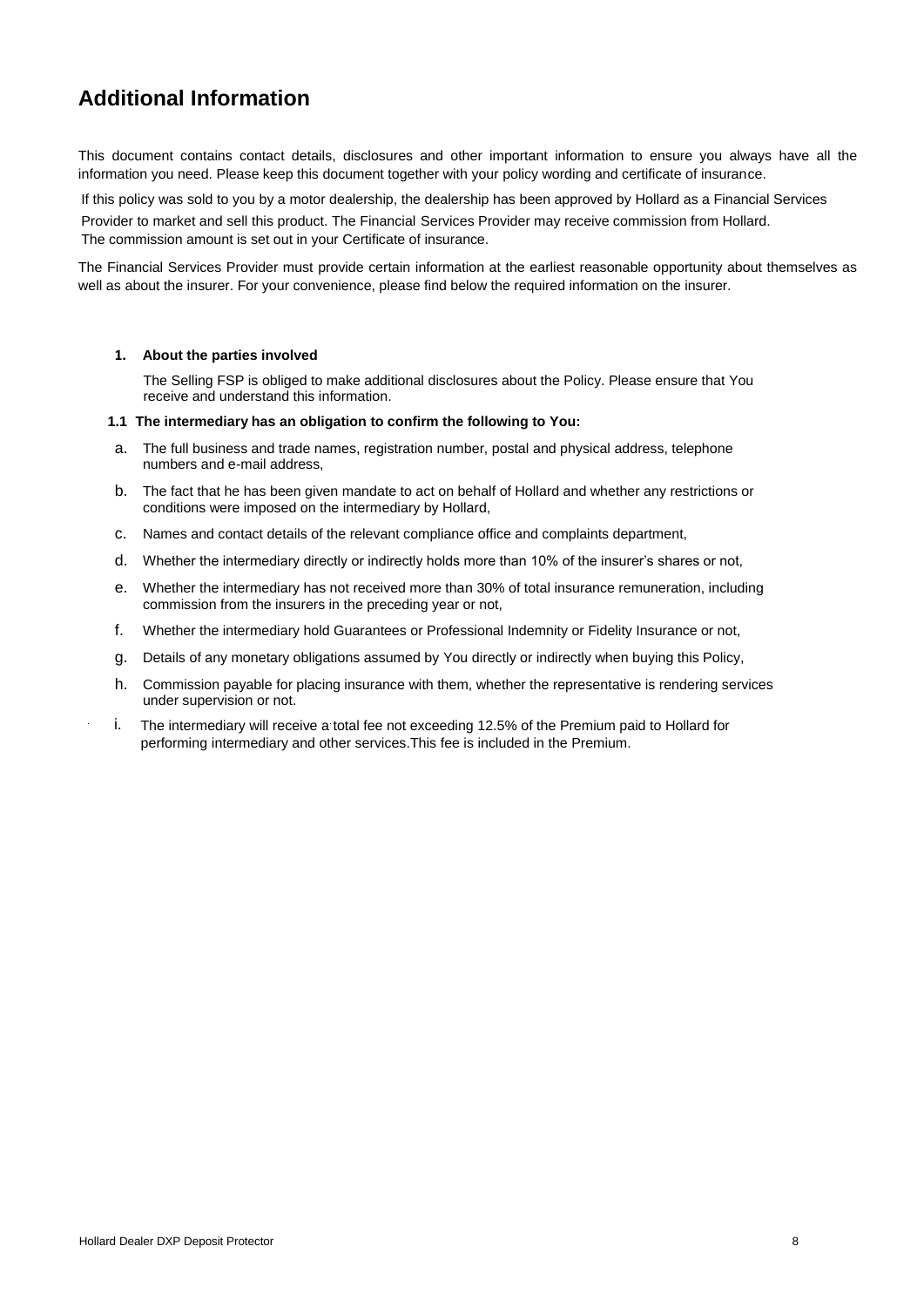**1.2 If this policy is sold to you by The Engine Room Direct Solutions (PTY) LTD, the following information applies:**

| <b>FSP Name</b>                                                          | The Engine Room Direct Solutions (PTY) LTD (here in after The Engine Room)                                                                                                                                                                                                                                                                                             |  |
|--------------------------------------------------------------------------|------------------------------------------------------------------------------------------------------------------------------------------------------------------------------------------------------------------------------------------------------------------------------------------------------------------------------------------------------------------------|--|
| <b>Registration Number</b>                                               | 2009/005040/07                                                                                                                                                                                                                                                                                                                                                         |  |
| <b>FSP Licence Number</b>                                                | 45528                                                                                                                                                                                                                                                                                                                                                                  |  |
| <b>Address (Postal &amp; Physical):</b>                                  | MotoVantage House: Stonemill Office Park, 300 Acacia Rd, Blackheath,<br>Johannesburg, 2195<br>PO Box 1034, Gallo Manor, 2052                                                                                                                                                                                                                                           |  |
| <b>Telephone Number</b>                                                  | 087 312 1074                                                                                                                                                                                                                                                                                                                                                           |  |
| Email                                                                    | TERqueries@the-engine-room.co.za                                                                                                                                                                                                                                                                                                                                       |  |
| <b>FSP License Categories</b>                                            | Category I<br>Short-Term Insurance Personal Lines, Short-term Insurance Personal Lines<br>A1, Short-Term Insurance Commercial Lines, Long-Term Insurance<br>subcategory B1, Long-term Insurance subcategory B1-A, Short Term<br>Insurance - Personal Lines; Advice & Intermediary Services, Short Term<br>Insurance - Commercial Lines; Advice & Intermediary Services |  |
| <b>Financial Products</b>                                                | <b>Short Term Insurance</b><br>Long Term Insurance                                                                                                                                                                                                                                                                                                                     |  |
| <b>Authority</b>                                                         | The Engine Room has an intermediary agreement in place to sell on behalf of<br>Hollard.                                                                                                                                                                                                                                                                                |  |
| <b>Professional Indemnity and</b><br><b>Fidelity Guarantee Insurance</b> | The Engine Room has professional indemnity and fidelity insurance.                                                                                                                                                                                                                                                                                                     |  |
| <b>Legal Status of</b><br><b>Representatives</b>                         | Representatives who do not meet fit and proper requirements work under<br>supervision                                                                                                                                                                                                                                                                                  |  |
| <b>Compliance Officer</b>                                                | <b>Associated Compliance</b>                                                                                                                                                                                                                                                                                                                                           |  |
| <b>Compliance Officer Details</b>                                        | (011) 678 2533<br>craig@associatedcompliance.co.za                                                                                                                                                                                                                                                                                                                     |  |
| <b>Conflict of Interest</b><br><b>Management Policy</b>                  | The Engine Room has a Conflict of Interest Management Policy in place.<br>Should you require a copy thereof please contact The Engine Room using the<br>above contact details.                                                                                                                                                                                         |  |
| <b>Commission Payable</b>                                                | The Engine Room receives 12.5% of the Premium paid to Hollard for<br>performing intermediary services. This fee is included in the Premium                                                                                                                                                                                                                             |  |
| <b>Noting of Interest:</b>                                               | The Engine Room does not hold more than 10% of the Insurer's shares and<br>does not receive more than 30% of total remuneration from the Insurer.                                                                                                                                                                                                                      |  |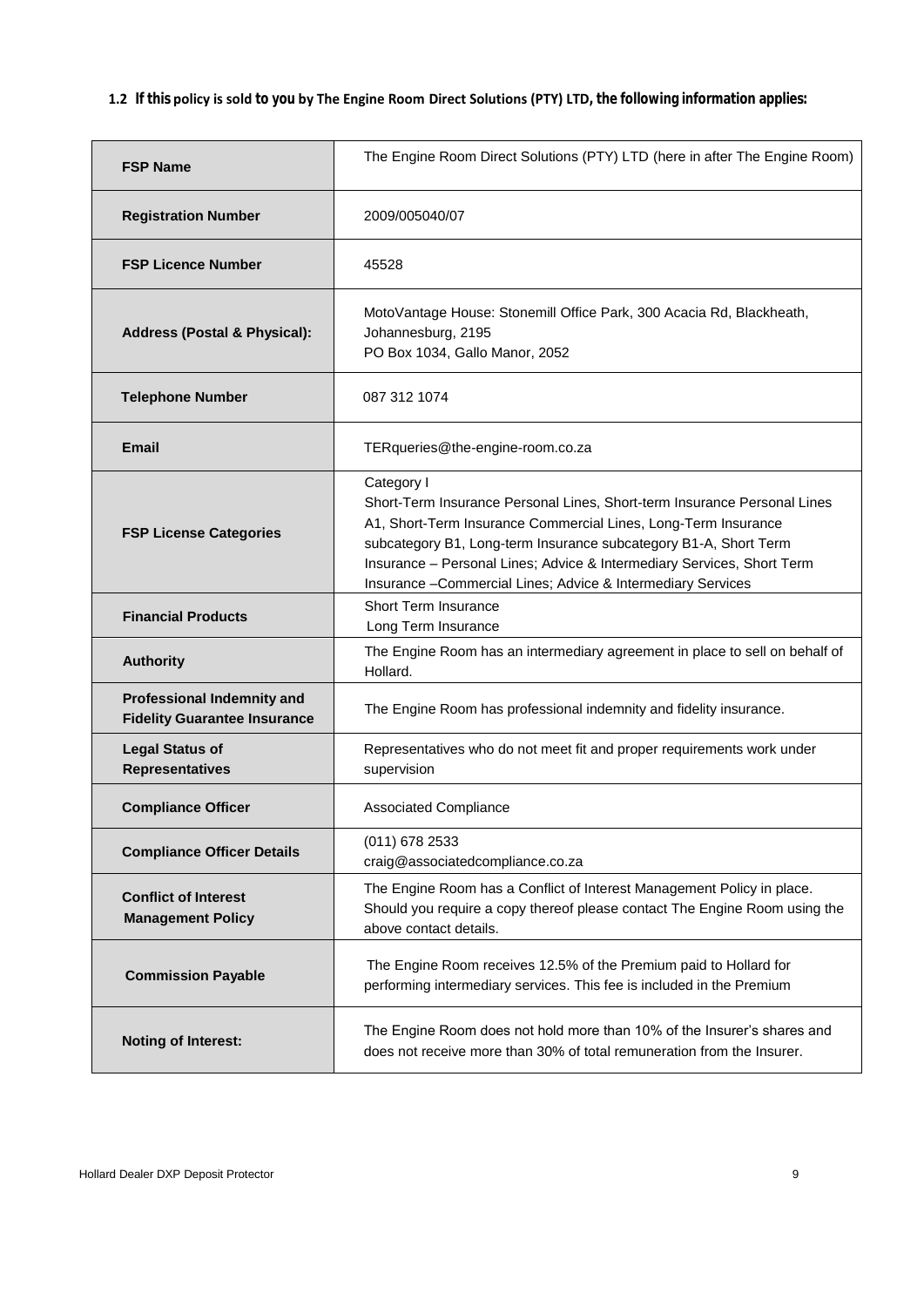#### **1.2. About the insurer – Hollard**

The insurer is The Hollard Insurance Company Limited (Registration number 1952/003004/06). Hollard is a registered insurer and authorised Financial Services Provider. Hollard is a public unlisted company and has Professional Indemnity insurance and Fidelity Guarantee insurance in place.

| FSP name                                                         | The Hollard Insurance Company Ltd                                                                                     |
|------------------------------------------------------------------|-----------------------------------------------------------------------------------------------------------------------|
| Registration number                                              | 1952/003004/06                                                                                                        |
| FSP License number                                               | 17698                                                                                                                 |
| <b>FSP License Categories</b>                                    | Category I                                                                                                            |
| <b>Financial Products</b>                                        | Short-term Insurance                                                                                                  |
| Professional<br>indemnity insurance<br>and fidelity<br>insurance | Hollard has professional indemnity and fidelity insurance.                                                            |
| Legal status<br>of representatives                               | Any representatives that do not meet the fit and proper requirements will be rendering services<br>under supervision. |
| Physical address                                                 | Hollard Villa Arcadia, 22 Oxford Road, Parktown, 2193                                                                 |
| Postal address                                                   | Hollard Partner Solutions, PO Box 87428, Houghton, 2041                                                               |
| Telephone number                                                 | 0800 601 016                                                                                                          |
| Fax number                                                       | 011 351 3012                                                                                                          |
| Website and                                                      | www.hollard.co.za                                                                                                     |
| email address                                                    | hpsadmin@hollard.co.za                                                                                                |
| Compliance contact                                               | compliance@hollard.co.za                                                                                              |
|                                                                  | 0860 666 675                                                                                                          |
| Complaints contact                                               | hpscomplaints@hollard.co.za                                                                                           |
|                                                                  | 011 351 4150                                                                                                          |
| Conflict of<br>Interest Management<br>Policy                     | A copy of the Hollard Conflict of Interest policy is available on the website.                                        |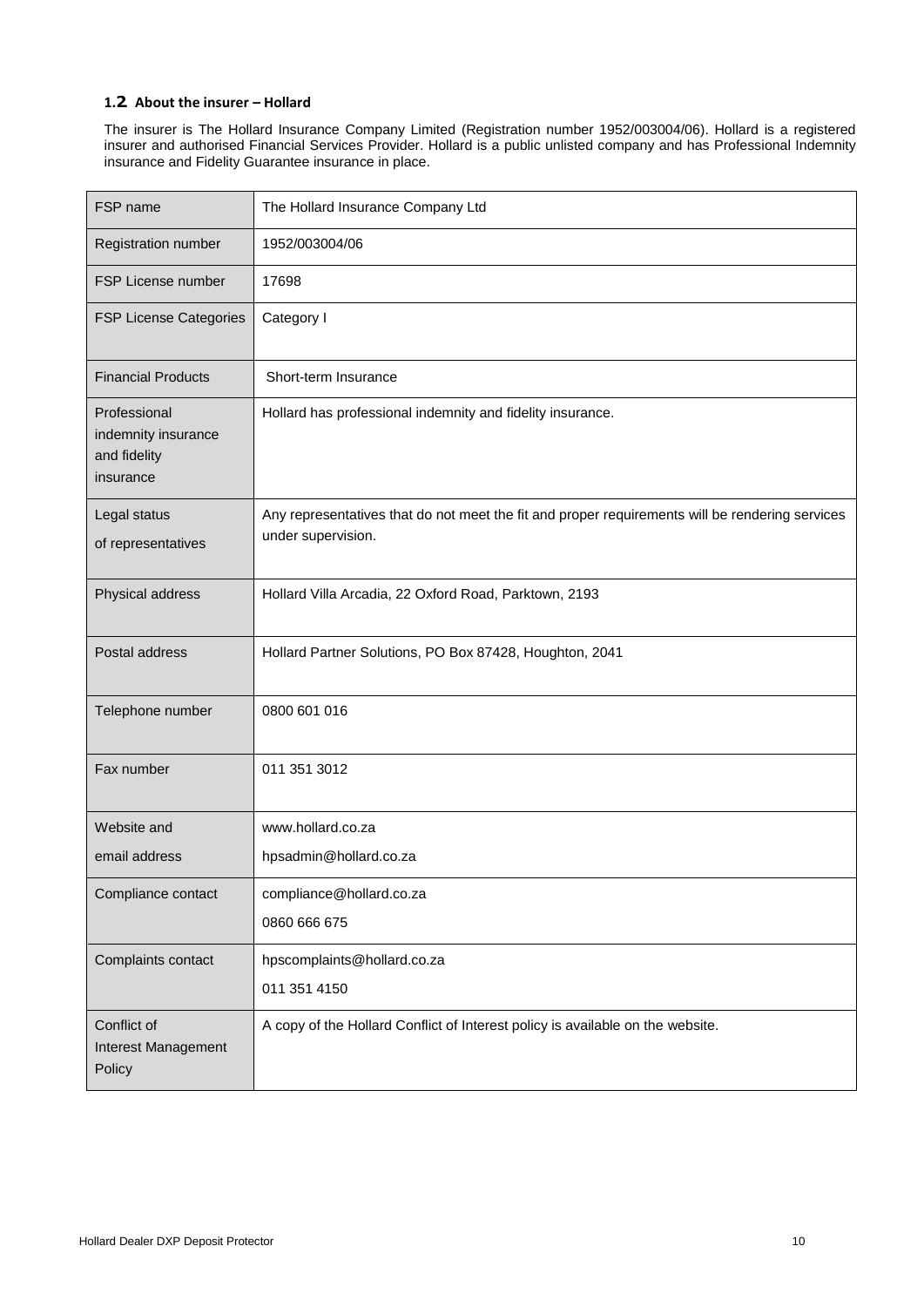#### **1.3 About the Administrator – Motorite Administrators (Pty) Ltd**

Motorite Administrators (Pty) Ltd has been appointed by the Insurer in terms of a Binder Agreement to administer policies and settle claims on its behalf. Motorite will assist You with any Policy queries or amendments which You may require, as well as any claims which You need to lodge. Motorite receives a fee as a percentage of gross written Premium for these services, this fee is disclosed in the Policy Schedule provided to You.

| <b>FSP Name:</b>                                                            | Motorite Administrators (Pty) Ltd (Registration Number 1997/00063707)                                                                                                                                                |  |  |
|-----------------------------------------------------------------------------|----------------------------------------------------------------------------------------------------------------------------------------------------------------------------------------------------------------------|--|--|
| <b>FSP Licence Number:</b>                                                  | 9140                                                                                                                                                                                                                 |  |  |
| <b>Address (Postal &amp;</b><br>Physical):                                  | PO Box 1034, Gallo Manor, 2052<br>MotoVantage House: Stonemill Office Park, 300 Acacia Rd, Blackheath,<br>Johannesburg, 2195                                                                                         |  |  |
| <b>Telephone Number</b>                                                     | 087 312 1079                                                                                                                                                                                                         |  |  |
| <b>Email Address:</b>                                                       | complaints@motorite.co.za                                                                                                                                                                                            |  |  |
| <b>Website:</b>                                                             | www.motovantage.co.za                                                                                                                                                                                                |  |  |
| <b>FSP License Categories:</b>                                              | Category 1:<br>Short-term Insurance Personal Lines, Short-term Insurance Personal Lines A1 and<br>Short-term Insurance Commercial Lines, Long-Term Insurance subcategory B1,<br>Long-term Insurance subcategory B1-A |  |  |
| <b>Financial Products:</b>                                                  | Short Term Insurance<br>Long Term Insurance                                                                                                                                                                          |  |  |
| <b>Authority:</b>                                                           | Motorite are acting in terms of a written mandate from the Insurer                                                                                                                                                   |  |  |
| <b>Professional Indemnity</b><br>and Fidelity Guarantee<br><b>Insurance</b> | Motorite has suitable Professional Indemnity and Fidelity Guarantee Insurance in<br>place                                                                                                                            |  |  |
| <b>Legal Status of</b><br><b>Representatives</b>                            | Some of Motorite Administrator's representatives that are providing financial<br>services may be under supervision.                                                                                                  |  |  |
| <b>Noting of Interest:</b>                                                  | Motorite does not hold more than 10% of the Insurer's shares and does not<br>receive more than 30% of total remuneration from the Insurer.                                                                           |  |  |
| <b>Compliance Officer:</b>                                                  | <b>Associated Compliance</b>                                                                                                                                                                                         |  |  |
| <b>Compliance Officer</b><br>Details:                                       | Tel: 011 678 2533                                                                                                                                                                                                    |  |  |
| <b>Complaints Contact:</b>                                                  | 087 312 1079<br>complaints@motorite.co.za                                                                                                                                                                            |  |  |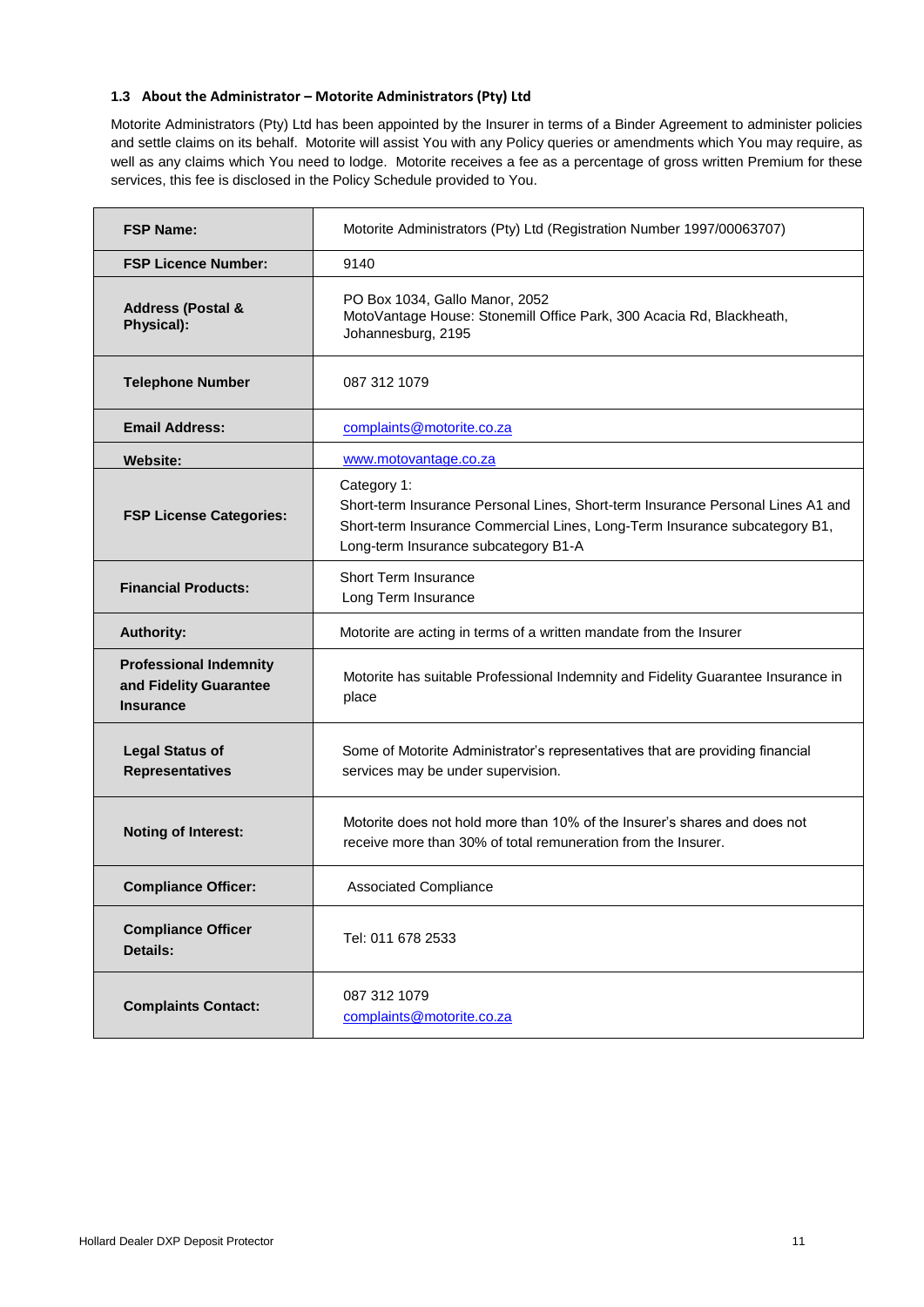| <b>Conflict of Interest</b>            | Motorite has a Conflict of Interest Management Policy (COIMP) in place. A copy of                                                                                                                                                                                                                                                                                                                                                                                                                                                                 |  |
|----------------------------------------|---------------------------------------------------------------------------------------------------------------------------------------------------------------------------------------------------------------------------------------------------------------------------------------------------------------------------------------------------------------------------------------------------------------------------------------------------------------------------------------------------------------------------------------------------|--|
| <b>Management Policy</b>               | this is available on request.                                                                                                                                                                                                                                                                                                                                                                                                                                                                                                                     |  |
| <b>Administrator fee</b><br>disclosure | The Hollard Insurance Company Limited is the product provider and has entered<br>into a binder agreement with Motorite. This means that Hollard has authorised<br>Motorite to perform these binder functions on their behalf. Below are the functions<br>performed by Motorite Administrators<br>Determine Policy Wording.<br>Determine Premiums.<br>Determine Value of Policy Benefits.<br>Settle Claims<br>Motorite receives 4.5% of the Premium paid to Hollard for performing these binder<br>functions. This fee is included in the Premium. |  |

#### **2. How to complain**

We hope that You never have reason to complain, but should You wish to lodge a complaint about the services You received from the Insurer or Motorite regarding the Policy documentation, Premiums as well as claim or any claim related service, please use the following contact details:

#### **3. General Policy complaints – contact the Administrator**

Please contact the Administrator with complaints about Your Policy wording, Your Premium or claims: Tel: 087 312 1079 PO Box 1034 Gallo Manor 2052 Email: complaints@motorite.co.za

#### **4. Unresolved Complaints – contact Hollard**

If Your concerns are not resolved to Your satisfaction by the Administrator, please contact Hollard on:

Tel: 011 351 4150 Email: HPScomplaints@hollard.co.za

#### **5. Complain to the Ombudsman**

If Your concerns are not resolved to Your satisfaction by the Administrator or Hollard, You may contact the Ombudsman

| <b>Address</b>                                                                                      | Telephone and fax       | <b>Email and Web addresses</b> |
|-----------------------------------------------------------------------------------------------------|-------------------------|--------------------------------|
| Physical:                                                                                           | Tel: 011 726 8900       | Email: info@osti.co.za         |
| 1 Sturdee Avenue,<br>1st Floor, Block A                                                             | Sharecall: 0860 726 890 | Web:www.osti.co.za             |
| Rosebank<br>Johannesburg<br>2196                                                                    | Fax: 011 726 5501       |                                |
| Postal:<br>The Ombudsman for Short-term<br>Insurance<br>PO Box 32334<br><b>Braamfontein</b><br>2017 |                         |                                |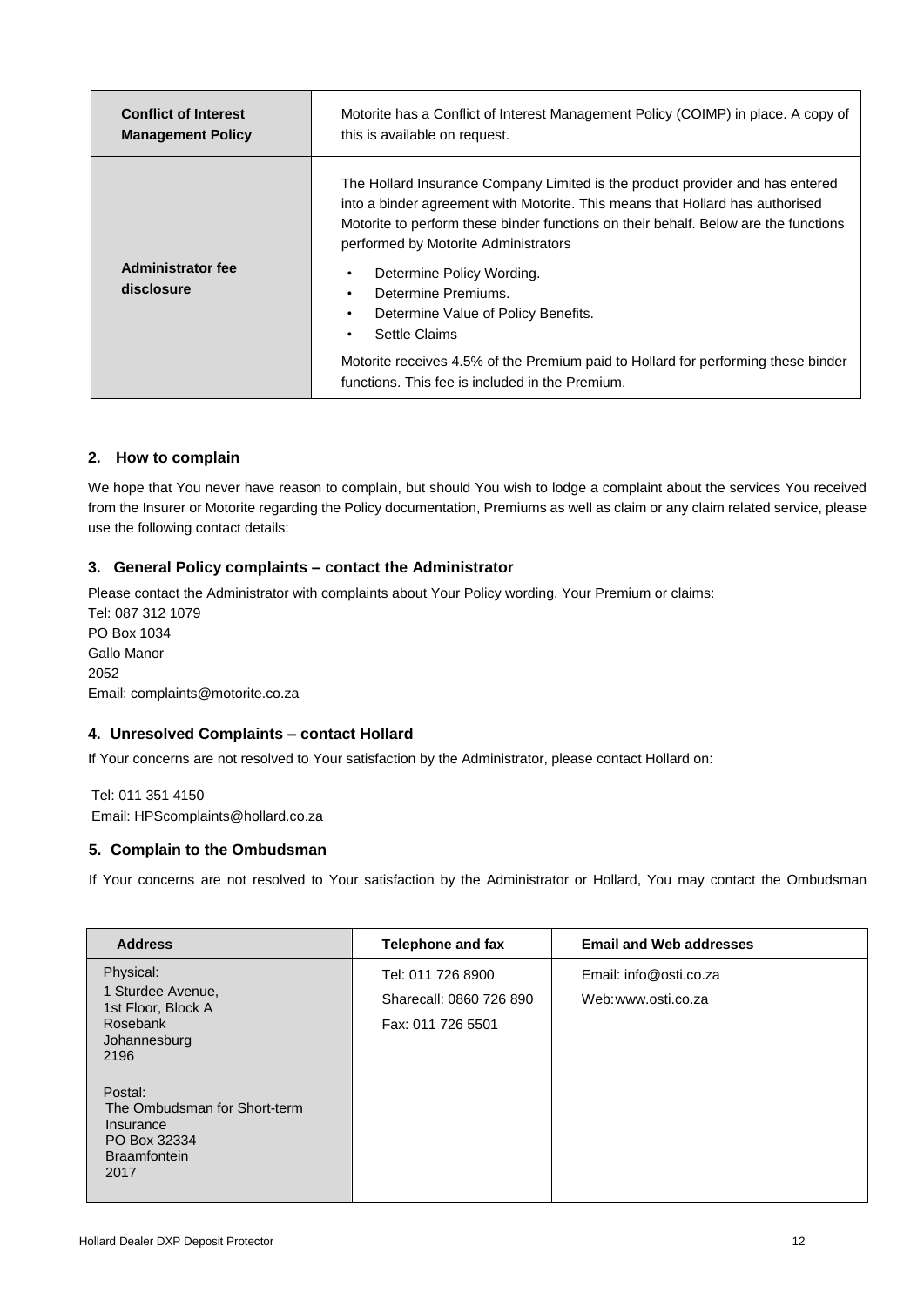#### **6. Complaints about how this policy was sold**

If y[ou are not happy about this policy](mailto:HPScomplaints@hollard.co.za), the way it was sold, or the advice received, please write to The Compliance Officer at the contact details provided above.

Alternatively, you may also contact The Office of the Ombud for Financial Services Providers (FAIS Ombud).

| <b>Address</b>                                                                                                                                                                                                        | <b>Telephone and fax</b>                                     | <b>Email and Web addresses</b>                                 |
|-----------------------------------------------------------------------------------------------------------------------------------------------------------------------------------------------------------------------|--------------------------------------------------------------|----------------------------------------------------------------|
| <b>Physical Address:</b><br>Kasteel Park Office Park<br>Orange Building<br>2nd Floor, c/o Nossob & Jochemus<br>Street, Erasmus Kloof, Pretoria,<br>0048<br>Postal Address:<br>P.O Box 74571<br>Lynnwood Ridge<br>0040 | 012 762 5000<br>Tel:<br>012 470 9080<br>086 764 1422<br>Fax: | info@faisombud.co.za<br>Email:<br>Website: www.faisombud.co.za |

#### **7. Decisions about claims**

#### **a. Complain to Hollard**

If the Administrator does not accept a claim or if You don't agree with the amount of the claim, You may ask Hollard to review the decision within 90 days of the date of the decision.

#### **b. Complain to the Ombudsman**

You may also send Your complaint to the Ombudsman for Short-term Insurance at any time. Please contact the Ombudsman on the contact details set out above.

#### **c. Take legal action**

You may take legal action against Us within 270 days of the date of the decision. To take legal action, summons must be served on Us. If this is not done in time, You will lose Your right to claim and We will no longer be responsible for that claim. You may also choose to take legal action against Us without first asking Us to review Our claim decision or contacting the Ombudsman for Short-term Insurance. If You take legal action against Us before contacting the Ombudsman, You can only approach the Ombudsman for assistance after You have withdrawn the summons against Us.

#### **8. Report and prevent fraud**